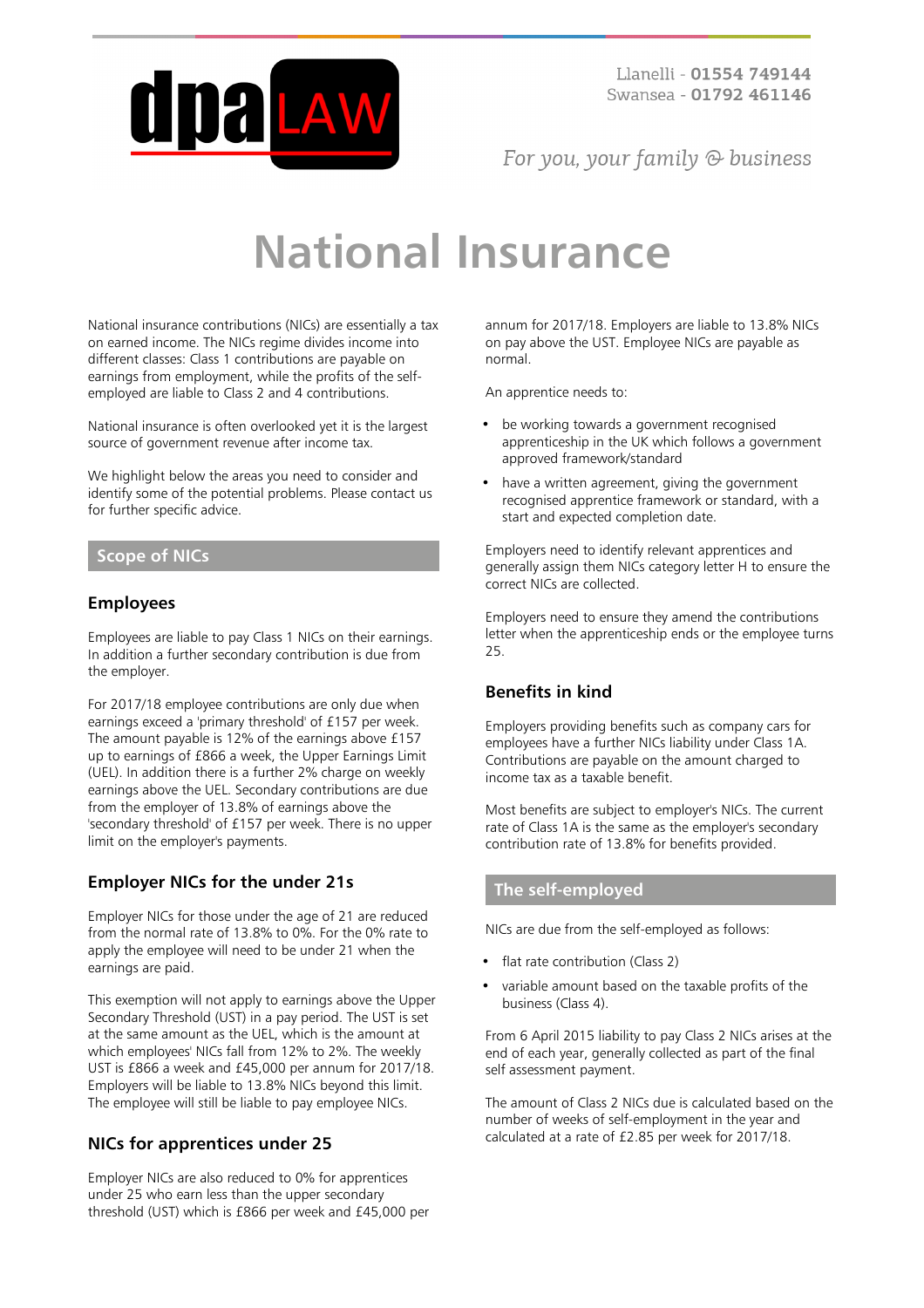Self employed individuals with profits below the Small Profits Threshold of £6,025 for 2017/18 are not liable to Class 2 NICs but have the option to pay Class 2 NICs voluntarily at the end of the year so that they may protect their benefit rights.

#### **Class 4**

For 2017/18 Class 4 is payable at 9% on profits between £8,164 and £45,000. In addition there is a further 2% on profits above £45,000.

# **Abolition of Class 2 NICs**

From 6 April 2018 Class 2 contributions will be abolished and Class 4 contributions reformed to include a new threshold (to be called the Small Profits Limit).

Access to contributory benefits for the self-employed is currently gained through Class 2 NICs. After abolition, those with profits between the Small Profits Limit and Lower Profits Limit will not be liable to pay Class 4 contributions but will be treated as if they have paid Class 4 contributions for the purposes of gaining access to contributory benefits. All those with profits at or above the Class 4 Small Profits Limit will gain access to the new State Pension, contributory Employment and Support Allowance and Bereavement Benefit.

Those with profits above the Lower Profits Limit will continue to pay Class 4 contributions.

# **Class 3 voluntary contributions**

Flat rate voluntary contributions are payable under Class 3 of £14.25 per week for 2017/18. They give an entitlement to basic retirement pension and may be paid by someone not liable for other contributions in order to maintain a full NICs record.

From 6 April 2018 Class 3 contributions, which can be paid voluntarily to protect entitlement to the State Pension and Bereavement Benefit, will be expanded to give access to the standard rate of Maternity Allowance and contributory Employment and Support Allowance for the self-employed.

#### **National Insurance - Employment Allowance**

The Employment Allowance is available to many employers and can be offset against their employer Class 1 NICs liability. The amount of the Employment Allowance is £3,000 from 2016/17 onwards.

There are some exceptions for employer Class 1 liabilities including liabilities arising from:

- a person who is employed (wholly or partly) for purposes connected with the employer's personal, family or household affairs
- the carrying out of functions either wholly or mainly of a public nature (unless charitable status applies), for example NHS services and General Practitioner services
- employer contributions deemed to arise under IR35 for personal service companies.

From April 2015 the availability of the allowance was extended to those employing care and support workers. Please contact us if this may be relevant to you as there are specific conditions which must be satisfied.

There are also rules to limit the employment allowance to a total of £3,000 where there are 'connected' employers. For example, two companies are connected with each other if one company controls the other company.

The allowance is limited to the employer Class 1 NICs liability if that is less than the Employment Allowance.

The allowance is claimed as part of the normal payroll process. The employer's payment of PAYE and NICs is reduced each month to the extent it includes an employer Class 1 NICs liability until the Employment Allowance limit has been reached.

From 6 April 2016, companies where the director is the sole employee earning above the upper secondary threshold are no longer be able to claim the Employment Allowance.

# **Potential problems**

# **Time of payment of contributions**

Class 1 contributions are payable at the same time as PAYE ie monthly. Class 1A contributions are not due until 19 July (22nd for cleared electronic payment) after the tax year in which the benefits were provided.

It is therefore important to distinguish between earnings and benefits.

# **Earnings**

Class 1 earnings will not always be the same as those for income tax. Earnings for NI purposes include:

- salaries and wages
- bonuses, commissions and fees
- holiday pay
- certain termination payments.

Problems may be encountered in relation to the treatment of:

- expense payments
- benefits.

Expense payments will generally be outside the scope of NI where they are specific payments in relation to identifiable business expenses. Round sum allowances give rise to a NI liability.

In general benefits are not liable to Class 1 NICs. There are however some important exceptions including:

- most vouchers
- stocks and shares
- other assets which can be readily converted into cash
- the payment of an employee's liability by an employer.